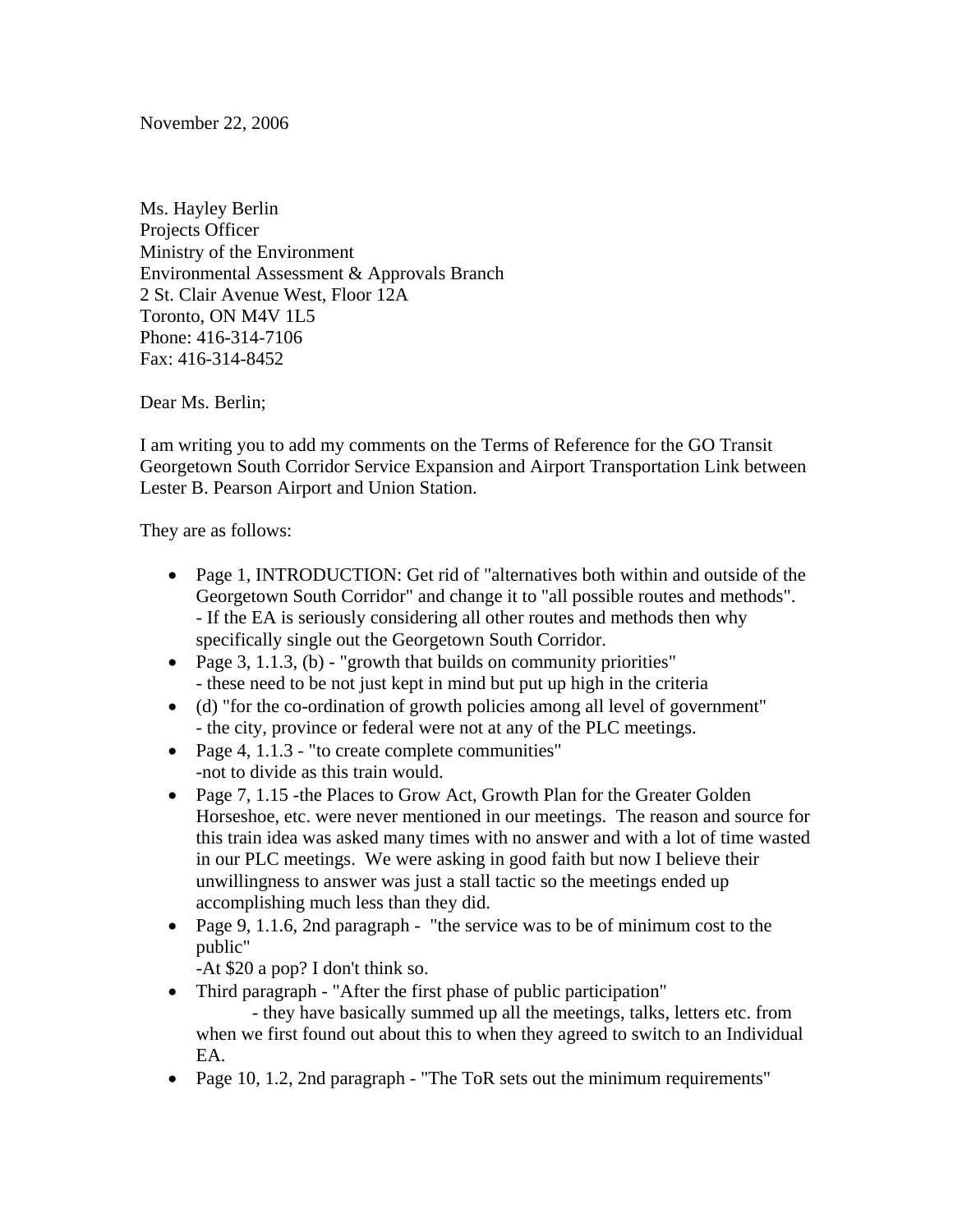- isn't that another word for scoping? The maximum covered is what we really want?

• Page 14, 2.2, Third paragraph - "major markets for these services are visitors" (tourism and convention travel) and daily downtown business travelers as well as workers within the LBPIA area."

- Is there data saying the workers would be using this train? They aren't really the ones that will use it so why mention them. Only people going to Union Station will use the ARL and that will not be the workers from the airport.

• Fourth paragraph - "to complement existing public transit services, including establishing connections among the various transportation systems."

- This should be part of the criteria

- Page 15, Table 2-1: An additional table should say how many of these cities have subways first or at least in addition to the Airport Rail Transit Service.
- Page 17, 4.1, 2nd last paragraph
	- why mention the number of on-site employees and all the stuff around the airport? Are they claiming they will use the ARL?
- Page 18, 2nd paragraph "Both watersheds are highly urbanized within the study area."

-We have parks up and down the Humber that runs through Weston. Deer have been spotted around the golf course.

• Page 18, 4th paragraph - "The study area features many diverse" neighbourhoods...."

-that include century old homes, Heritage Conservation Districts,

• Page 18, 4.2.1, "To generate and assess these two types of alternatives, the EA will involve two phases. The first phase will focus on the purpose and rationale of the undertaking, the identification and assessing of Planning Alternatives and selection of the preferred Planning Alternative."

-this clearly states that they are not taking into account environmental issues when accomplishing phase 1. There will be no consideration of the heritage homes, the deer near the tracks or the noise of all the trains

- Page 19, 4.2.2, "opportunities to avoid or minimize impacts will be integrated wherever feasible"
	- -the phrase "wherever feasible" should not be included.
- Page 25, Table 5-1, Regional air quality
	- assessment of pollutant loading over a determined period of time.
- Page 26, Table 5-1, Potential impact to existing and future land use....
	- mentions the "Places to Grow" again. When did this all of a sudden become the Bible? It was not mentioned in any of the previous meetings
- Displacement of Built Heritage Features.....
	- disrupted include shaken to its foundations?
- Page 29, Table 6-1, Cultural Environment – includes old homes, riverstone walls and bridges?. What about the total fabric of the town being split in two.
- Page 38, 8,  $2<sup>nd</sup>$  last paragraph